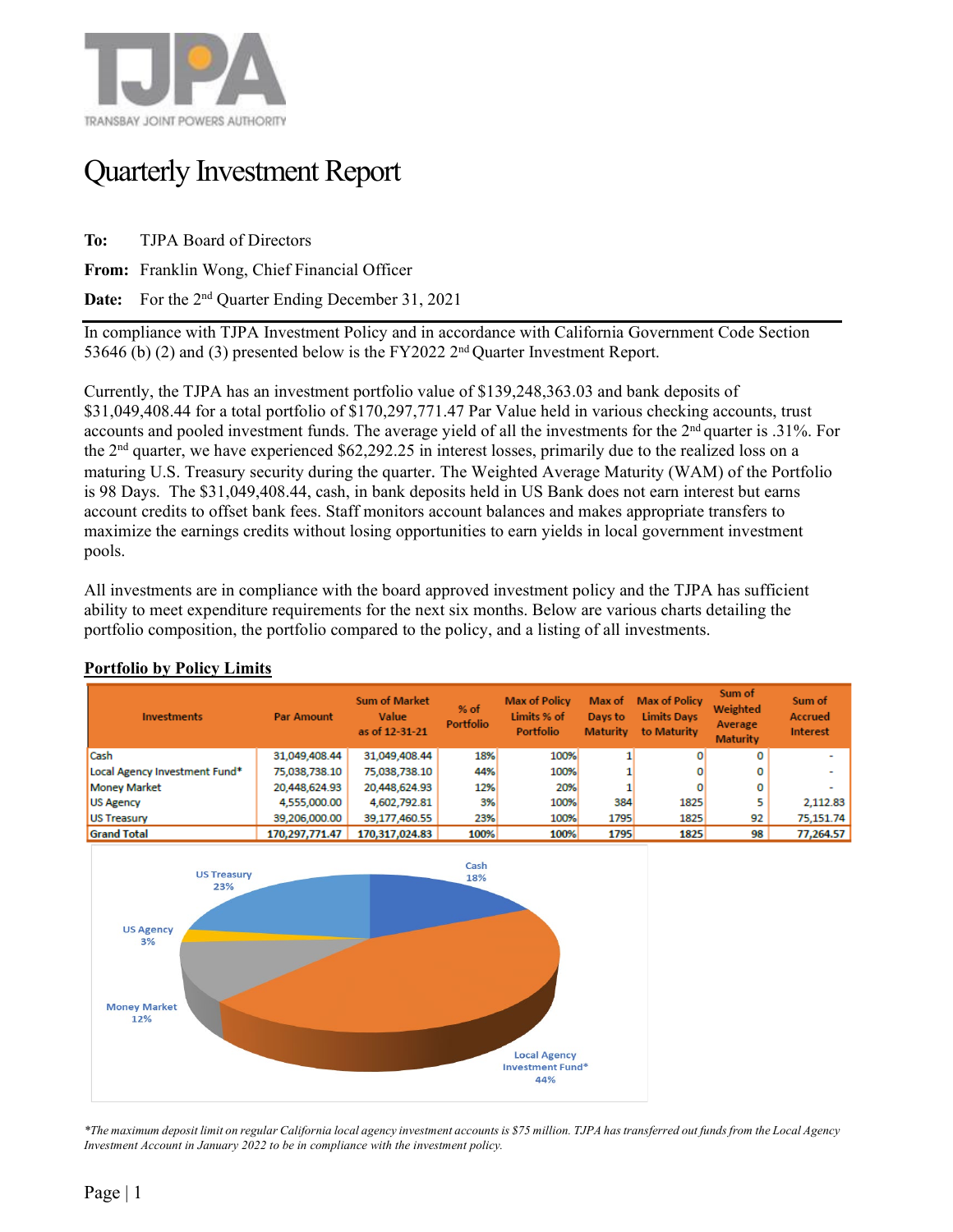

| <b>Accounts</b>            | <b>Par Amount</b> | <b>Sum of Market</b><br>Value<br>as of 12-31-21 | Average of<br>Yield | % of Portfolio |  |  |
|----------------------------|-------------------|-------------------------------------------------|---------------------|----------------|--|--|
| Pooled                     | 106,088,146.54    | 106,088,146.54                                  | 0.18%               | 62%            |  |  |
| Trust 000 (2020 ADM EXP)   | 11,800.74         | 11,800.74                                       | 0.01%               | 0%             |  |  |
| Trust 004 (2020 DBSERV FD) | 111.92            | 111.92                                          | 0.01%               | 0%             |  |  |
| Trust 005 (2020 CONSTR FD) | 16,942,708.11     | 16,942,708.11                                   | 0.63%               | 10%            |  |  |
| Trust 030 (2020 SRBDIN)    | 58.90             | 58.90                                           | 0.00%               | 0%             |  |  |
| Trust 031 (2020 SRBDPR)    | 15.65             | 15.65                                           | 0.00%               | 0%             |  |  |
| Trust 215 (2020 SRBDRS)    | 14,170,642.96     | 14,189,896.32                                   | 1.12%               | 8%             |  |  |
| Trust 528 (2020 SUBBDIN)   | 7.46              | 7.46                                            | 0.00%               | 0%             |  |  |
| Trust 531 (2020 SUBBDPR)   | 4.50              | 4.50                                            | 0.00%               | 0%             |  |  |
| Trust 532(2020 SUBRDM)     | 3,748.92          | 3,748.92                                        | 0.01%               | 0%             |  |  |
| Trust 536 (2020 SUBBDRS)   | 2,548,160.61      | 2,548,160.61                                    | 0.01%               | 1%             |  |  |
| Trust 962 (CONSTR)         | 3,023,949.61      | 3,023,949.61                                    | 0.01%               | 2%             |  |  |
| <b>CAPRES</b>              | 27,508,415.55     | 27,508,415.55                                   | 0.02%               | 16%            |  |  |
| <b>Grand Total</b>         | 170,297,771.47    | 170,317,024.83                                  | 0.31%               | 100%           |  |  |



## **Investment Listing**

Table of all investments listed below.